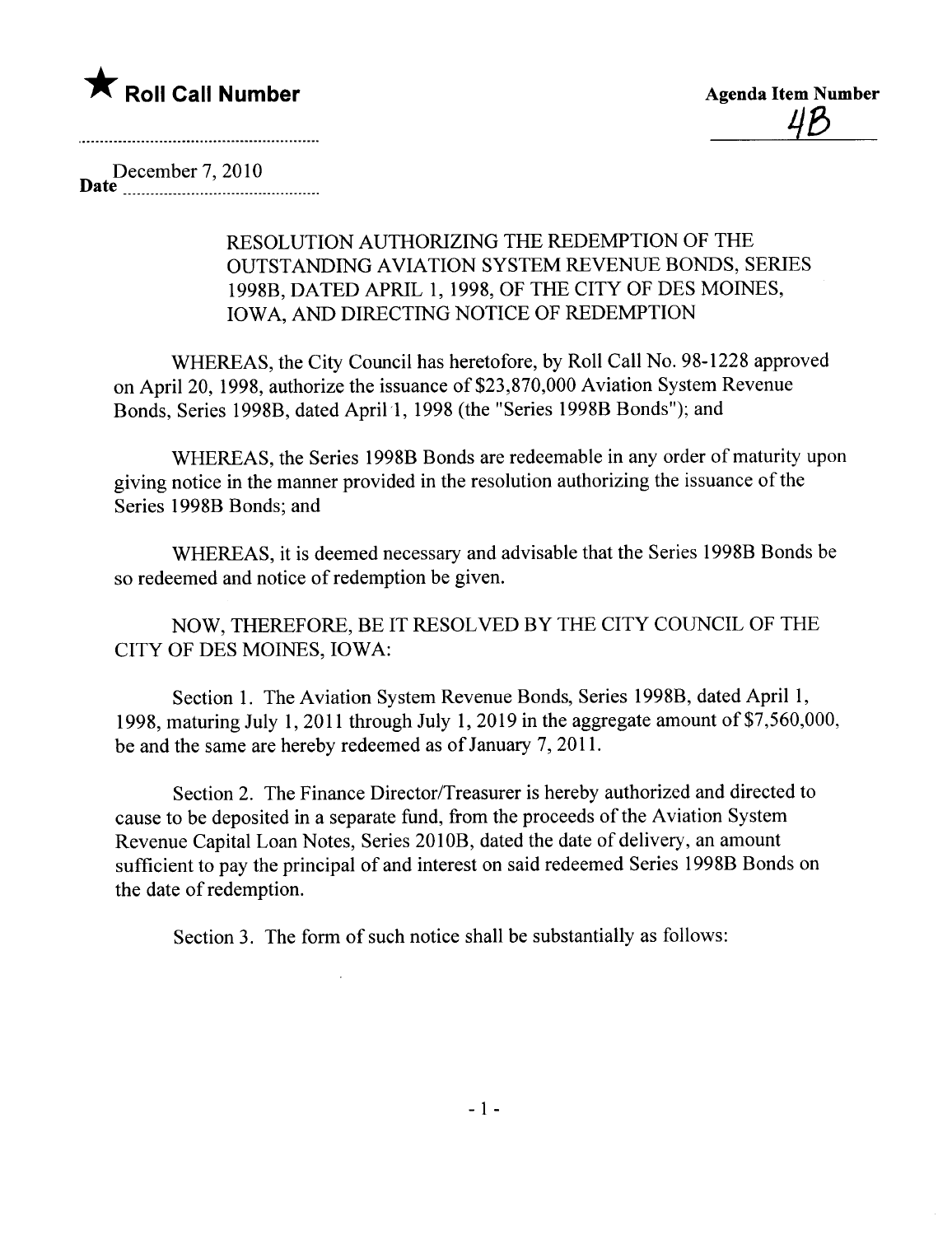

December 7, 2010<br>**Date** \_\_\_\_\_\_\_\_\_\_\_\_\_\_\_\_\_\_\_\_\_\_\_\_\_\_\_

## NOTICE OF THE CALL OF BONDS FOR REDEMPTION TO THE HOLDERS OF THE FOLLOWING DESCRIBED BONDS:

Please take notice that the Bonds described below have been called for redemption. Owners of the Bonds should present their Bonds for payment on the Redemption Date.

Issuer: City of Des Moines, Iowa

Original Issue Amount: \$23,870,000

Bond Issue: Aviation System Revenue Bonds, Series 1998B

Dated Date: April 1, 1998

Redemption Date: January 7, 2011

Redemption Price: Par, plus accrued interest

## Bonds Called for Redemption

| Principal<br>Amount |           | Interest<br>Rate | Maturity<br>Date | <b>CUSIP</b><br><b>Numbers</b> |  |
|---------------------|-----------|------------------|------------------|--------------------------------|--|
| \$                  | 275,000   | 5.000%           | July 1, 2011     | 25009E                         |  |
|                     | 715,000   | 5.100            | July 1, 2012     | 25009E                         |  |
|                     | 755,000   | 5.100            | July 1, 2013     | 25009E                         |  |
|                     | 4,390,000 | 5.125            | July 1, 2018     | 25009E                         |  |
|                     | 1,015,000 | 5.125            | July 1, 2019     | 25009E                         |  |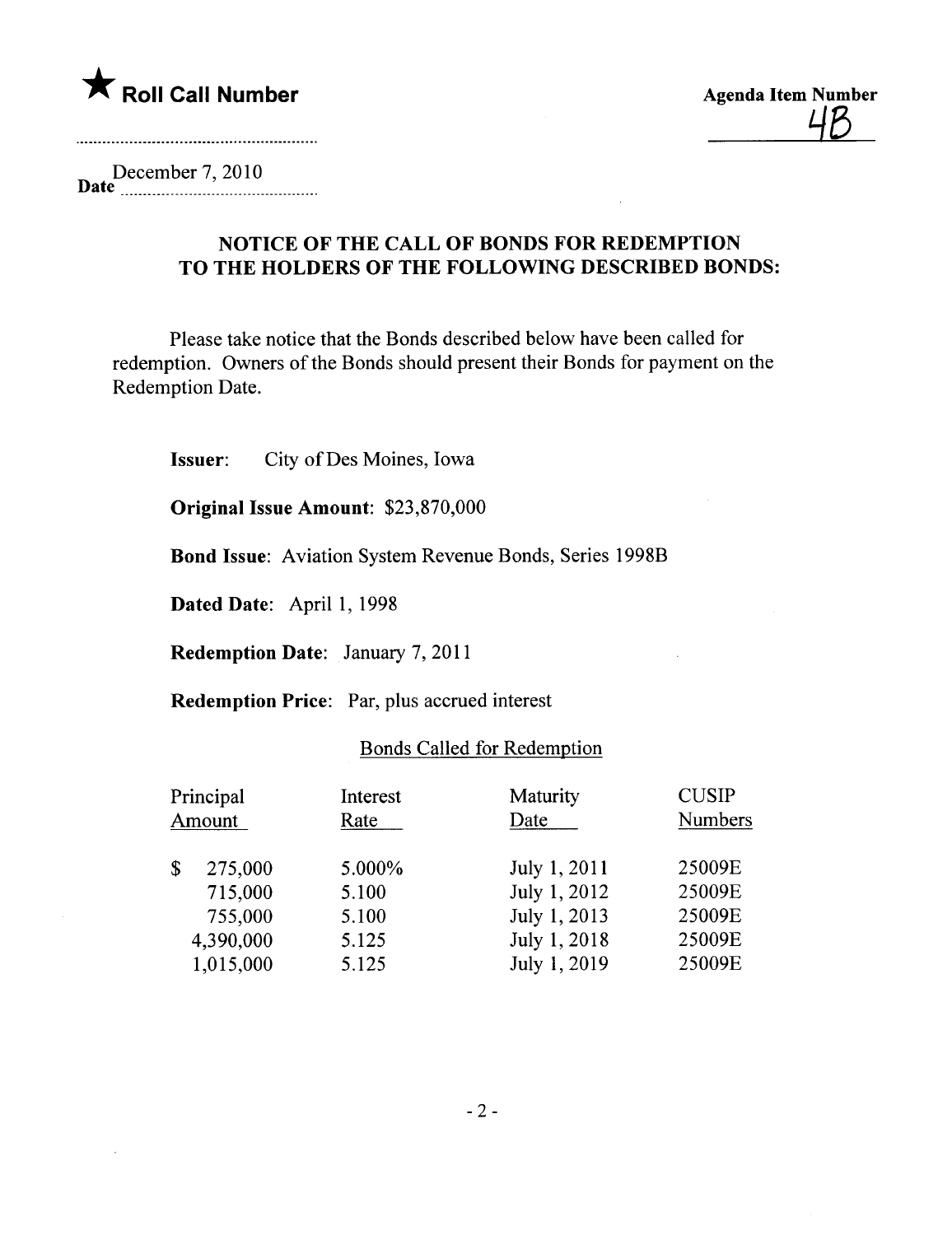

<u>4P</u>

December 7,2010 Date \_\_\_\_\_\_\_. \_\_...\_\_\_ \_ \_ \_\_\_ \_ \_ \_\_. \_.. \_ \_\_\_\_\_\_ \_\_\_\_\_ \_\_\_

> No representation is made as to the accuracy of the CUSIP numbers printed herein or on the Bonds.

The above Bonds should be presented to the Registrar, the Finance Director/Treasurer, City of Des Moines, City Hall, 400 Robert D. Ray Drive, Des Moines, Iowa 50309, telephone (515/283-4844). This represents a full call of the outstanding obligations. All interest on the Bonds being so redeemed wil cease to accrue on the Redemption Date.

> Finance Director/Treasurer City of Des Moines, Iowa, Registrar

(End of Notice)